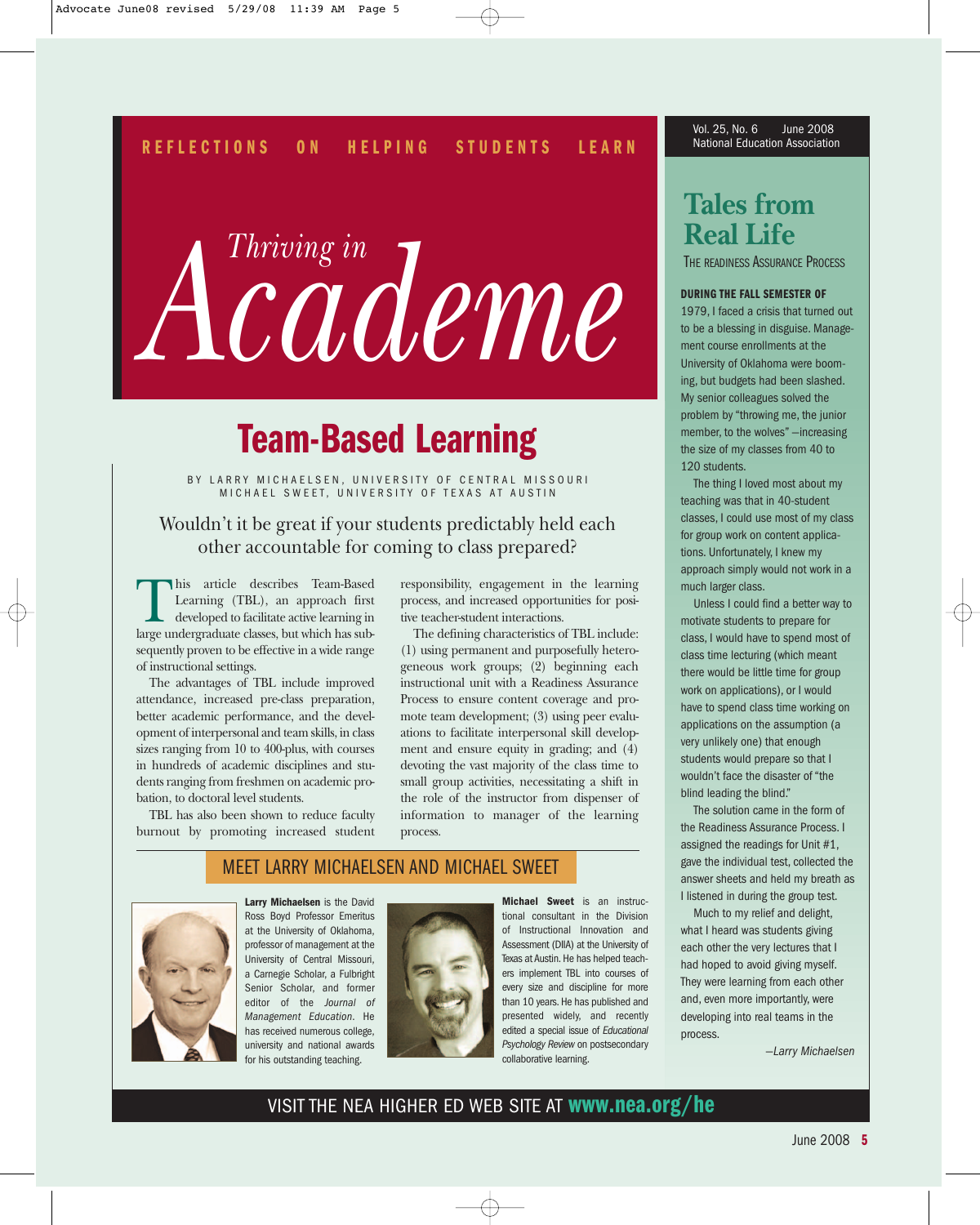# **The Least You Should Know about TBL**

Team-Based Learning consists of four basic elements: carefully formed, permanent teams, a Readiness Assurance Process, peer evaluation, and team application activities.

**T**eam-Based Learning (TBL) is an instructional strategy that requires teachers to focus less on what they say and more on what students  $d\rho$  in class instructional strategy that requires teachers to focus less on what they say and more on what students *do* in class. Team-Based Learning can best be described as consisting of four elements: (1) strategically-formed, permanent teams; (2) instructional units that begin with a Readiness-Assurance Process; (3) peer evaluation; and (4) team-based application activities.

# **Strategically form permanent student teams**

Strategically forming teams requires determining what student characteristics will

make the course easier or more difficult (for example, previous coursework in the discipline or anxiety about the subject matter) and ensuring that those characteristics are distributed fairly across teams. Further, groups need time to overcome the rocky, early stages of their social history. So, once the teams are formed, keep them together for the entire course.

# **The "Magic" of the Readiness Assurance Process (RAP)**

Instead of relying on lectures to ensure content coverage, students are assigned readings they must complete before the first day of each major content unit, and each unit begins with a RAP. During a RAP, students first take a short, multiple-choice, individual Readiness Assurance Test (iRAT) covering assigned readings. As soon as

students turn in their answer sheets, they take the exact same test again, but this time as a team (the group Readiness Assurance Test, or gRAT) reaching a consensus on the answers and receiving immediate feedback on the team's performance.

When students receive immediate feedback on the gRATs—and it is vital that they do—the Readiness Assurance Process promotes three precursors of effective group work. Students are motivated to prepare in advance, participate in group discussions, and learn how to interact effectively. Students are motivated to prepare for the iRATs and participate in the gRATs because both tests count toward students' grades and, often more importantly, they want to help their group succeed and they want to avoid being seen as a slacker. Further, when students receive immediate performance feedback, they improve their performance because they learn to recognize



and use even subtle cognitive and affective cues to make better collective decisions next time.

Enabling students to know immediately whether or not they have made correct choices has an extremely powerful impact on both learning and the development of team skills, so we strongly recommend using scratch-off "Immediate Feedback-Assessment Technique" (IF-AT) answer sheets for the gRATs. With IF-ATs, students receive realtime feedback by deciding on an answer and scratching off a covering, much like a lottery ticket, to see

if they find a star that indicates they have chosen the correct alternative.

Further, with IF-ATs, pushy students are one scratch away from having to "eat humble pie" and quiet students are one scratch away from being seen as a potential resource and two scratches

*Students are motivated to prepare in advance, participate in group discussions, away from being seen as a*<br> **Students are motivated to**<br> **prepare in advance, partic-**<br> **ipate in group discussions,<br>
and learn how to interact<br>
effectively.** 

away from being asked to speak up. For example, if we're students on the same team and you thought the answer to a question was "A" but I bullied the team into answering "B" and your answer turned out to be correct—then next time around, I would be very hesitant to ignore your opinion and our team-mates will make sure that the best arguments get heard.

As this process repeats, teams

become increasingly more effective. Students learn to communicate what they don't know, how to disagree without being "disagreeable," and teams become cohesive as their performance improves. Though the RAP is a test and an intense learning activity, it also encourages the development of "team spirit." The gRAT is also energizing for the teacher because he or she has the opportunity to both "hear students thinking" and observe the team development process.

The RAP takes only an hour or so at the beginning of each course unit to administer, but is dense with content-focused thought and discussion. At the end of the RAP, the teacher knows what still must be covered in lecture, and what does not need to be lectured about because students have already "covered" it themselves! For example, if all the teams got the first five ques-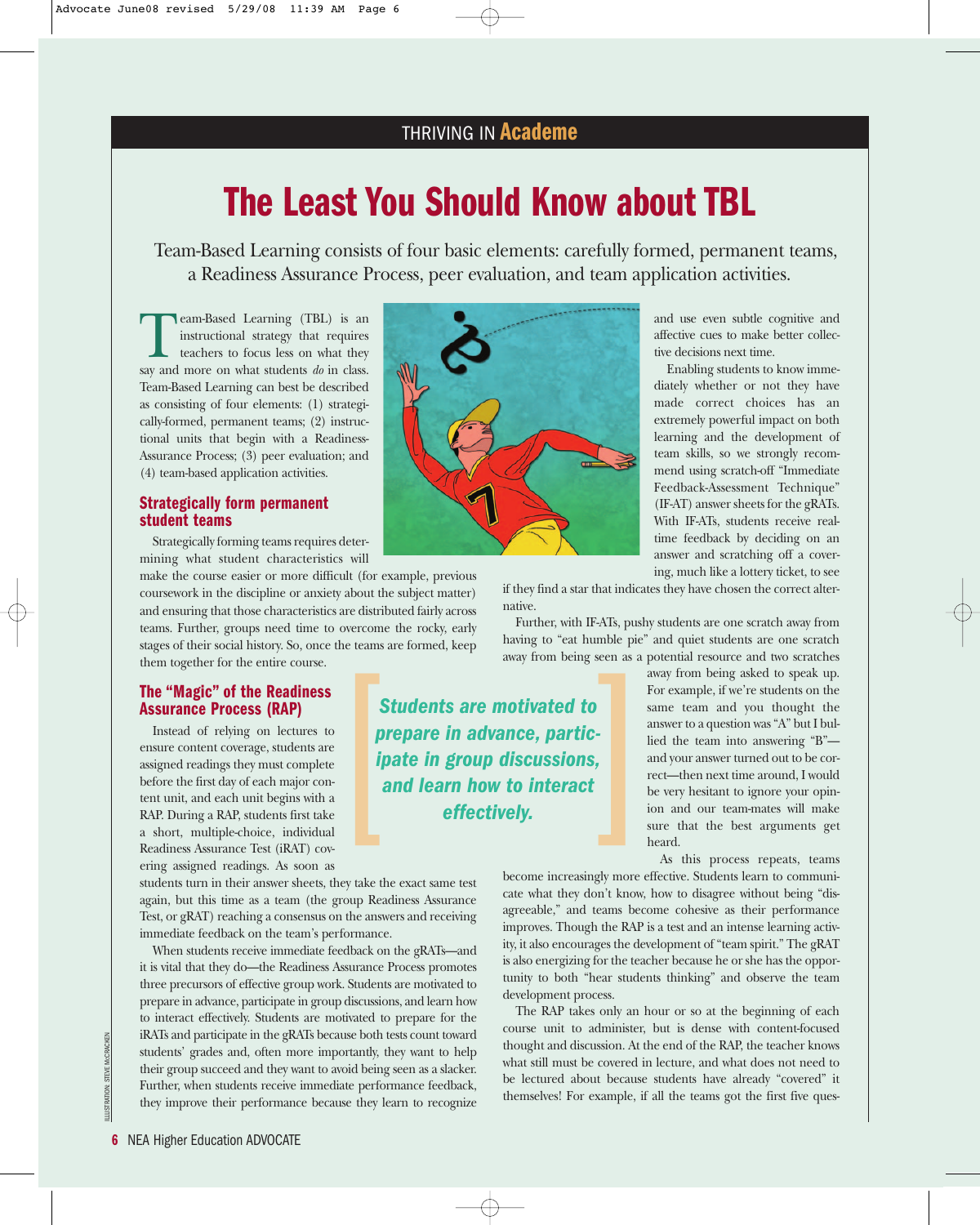*Students who collectively arrived at a wrong answer, which they thought was correct, tend to be eager*

tions right, then the instructor can assume the content of those questions has been "covered"—either through individual reading or team discussion—and it need not be repeated.

If, however, performance on other gRAT questions reveals gaps in students' understanding, then the teacher knows the specific points that need additional clarification. Furthermore, students, who collectively arrived at a wrong answer

which they thought was correct, tend to be eager for teachers to "explain themselves."

# **What if a team wants to argue for their "wrong" answer?**

If students are motivated to pull out books and dive into course content at the place where their understanding is weakest—let them! This is the intention behind the RAP "appeal" process.

Once correct answers to the RAP have been revealed, teams are allowed to appeal any question for which they failed to receive full credit. Appeals must be written and can come only from teams, not individuals. Appeals are not merely opportunities to dig for points: they must consist of an argument and evidence from the reading in support of that argument, or an explanation of why a question was misleading accompanied by a suggested re-write. Thus, appeals provide the opportunity for students to enrich their understanding as they prepare and present a scholarly argument in support of their case.

Finally, appeal decisions should come later ( by e-mail or at the beginning of the next class). The motivational energy stimulated by the RAP makes it difficult for students to gracefully take "no"

for an answer! As a result, it is best for everyone for appeals to be handled after the energy generated in the RAP has dissipated.

In summary, the RAP consists of four critical components: the individual test, group test, immediate feedback, and appeals—followed by clarifying instruction from the instructor.

# **How do I avoid free-loaders?** For the same of the same of the same of the same of the same of the same of the same of the same of the same of the same of the same of themselves.'<br> *for teachers to 'explain* themselves.'

Regardless of how much the gRATs count, the "freeloading question" will inevitably arise. Counting the iRATs makes students accountable to the instructor but not to their team. By far, the best way to make students accountable to the team is using a combination of gRATs to provide ongoing, clear evidence about members' contributions and a peer evaluation to enable members to determine appropriate consequences.

# **What comes after the RAP?**

The "readiness" in RAP refers to students' readiness to apply course material to solve problems. After the RAP and instructor clarification, the rest of a TBL unit is spent with teams applying course materials to make specific choices using the knowledge they have acquired. For example, should a company buy, lease, or rent these trucks? Which story best depicts the Roman virtue of dignitas? Where on this cross-section of a wing is the highest value of X?

In this article, we have laid out a general overview of TBL. Specifics on how to implement these building blocks in TBL are laid out in detail in our book, *Team-Based Learning: A Transformative Use of Small Groups in College Teaching*.

# BEST PRACTICES **Using Assignments that Promote Discussion**

The single most important idea behind TBL is that group assignments will only enhance learning if they promote give-and-take, content- related discussions.

**Divide and Conquer—the Enemy of Learning**

The worst group assignments aren't really group assignments at all. Asking groups to produce a lengthy document or PowerPoint presentation, will NOT promote discussion. Writing is inherently an individual activity. As a result, students will talk less about the content of the assignment and more

about how to get it done—who will write what piece or how to "funnel" information about the pieces to the member who will actually do the writing. Either way, the majority of what happens will be done by individual members working alone on their piece of the finished product. **Effective Assignments Require Groups to Produce Decisions.**

Think of the task of a courtroom jury where members are given complex

information and asked to produce a simple decision: guilty or not guilty. As a result, nearly 100 percent of their time and effort is spent digging into the details of their "content." In the classroom, the best way to promote content-related discussion is the use of assignments that require groups to use course concepts to make decisions such as:

- Which line on this tax form would put the company at the greatest risk of being penalized as a result of an IRS audit? Why?
- Given a set of real data, which of the following advertising claims is least (or most) supportable? Why?

• Given four short paragraphs, which is the best (or worst) example of an enthymeme? Why?

This works in virtually any discipline.



<sup>•</sup> What's the most dangerous aspect of this bridge design? Why?